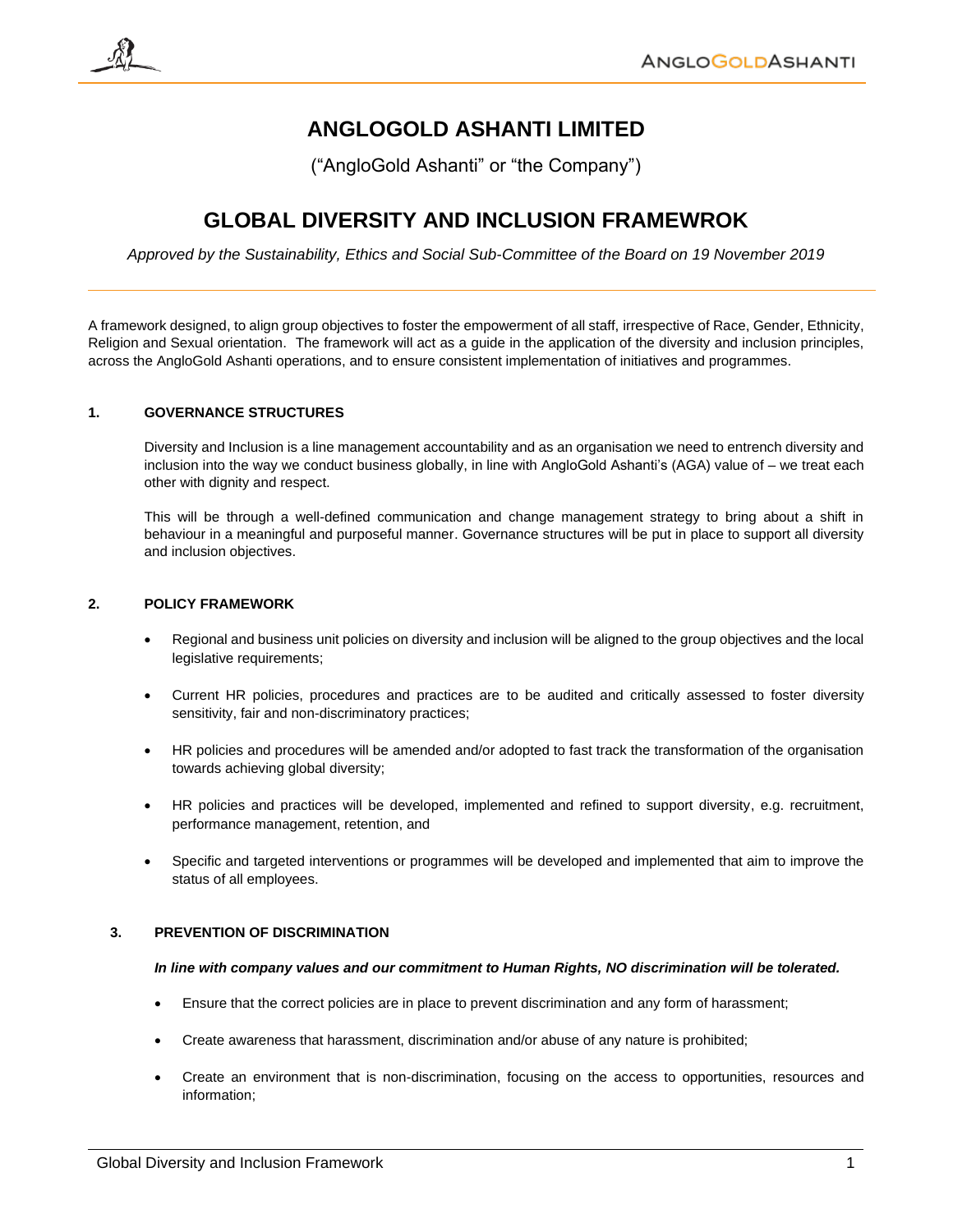

- Recognise the single parent's greater role in family responsibilities and ensure that this is not used as an excuse to restrict their career opportunities;
- Ensure that performance evaluation does not penalise single parent's trying to balance their family and professional responsibilities, and
- Training for recruiters and operational managers on the importance of diversity, and in identifying prejudices that might affect their decisions.

## **4. REMUNERATION**

#### *There must be equal pay for work of equal value.*

- Conduct a gap analysis to ensure that there are no unfair income differentials;
- Performance management and appraisal must be equitable to all staff irrespective of Race, Gender, Ethnicity, Religion and Sexual orientation;
- Performance evaluation should not penalise single parents for trying to balance their family and professional responsibilities;
- Job evaluation processes and methodologies must be fair and equitable. Subjective criteria and considerations must be eliminated, and
- Recognise and reward skills that an employee gains through work, life, and informal training.

## **5. RECRUITMENT AND SELECTION**

*Ensuring the selection and appointment of a diverse talent requires HR policies to be balanced and free of bias.*

- • *Attract* 
	- ➢ Graduate recruitment
	- ➢ Internship programmes
	- ➢ Bursary schemes
	- ➢ Recruitment agents
- • *Engage and Develop*
	- ➢ Mentorship programmes
	- ➢ Positive role models
	- ➢ Diversity focus groups
- • *Retain*
	- ➢ Policy development
	- $\triangleright$  Mine site care facilities
	- $\triangleright$  Pay parity

The policies need to be reviewed carefully and if needed altered periodically, to ensure that workforce diversity is easily achievable through a broad recruitment effort. However, diversity in the workplace as a concept is something that organisations have only recently started considering, and HR still has a long way to go in establishing overarching corporate guidelines to ensure diversity in office.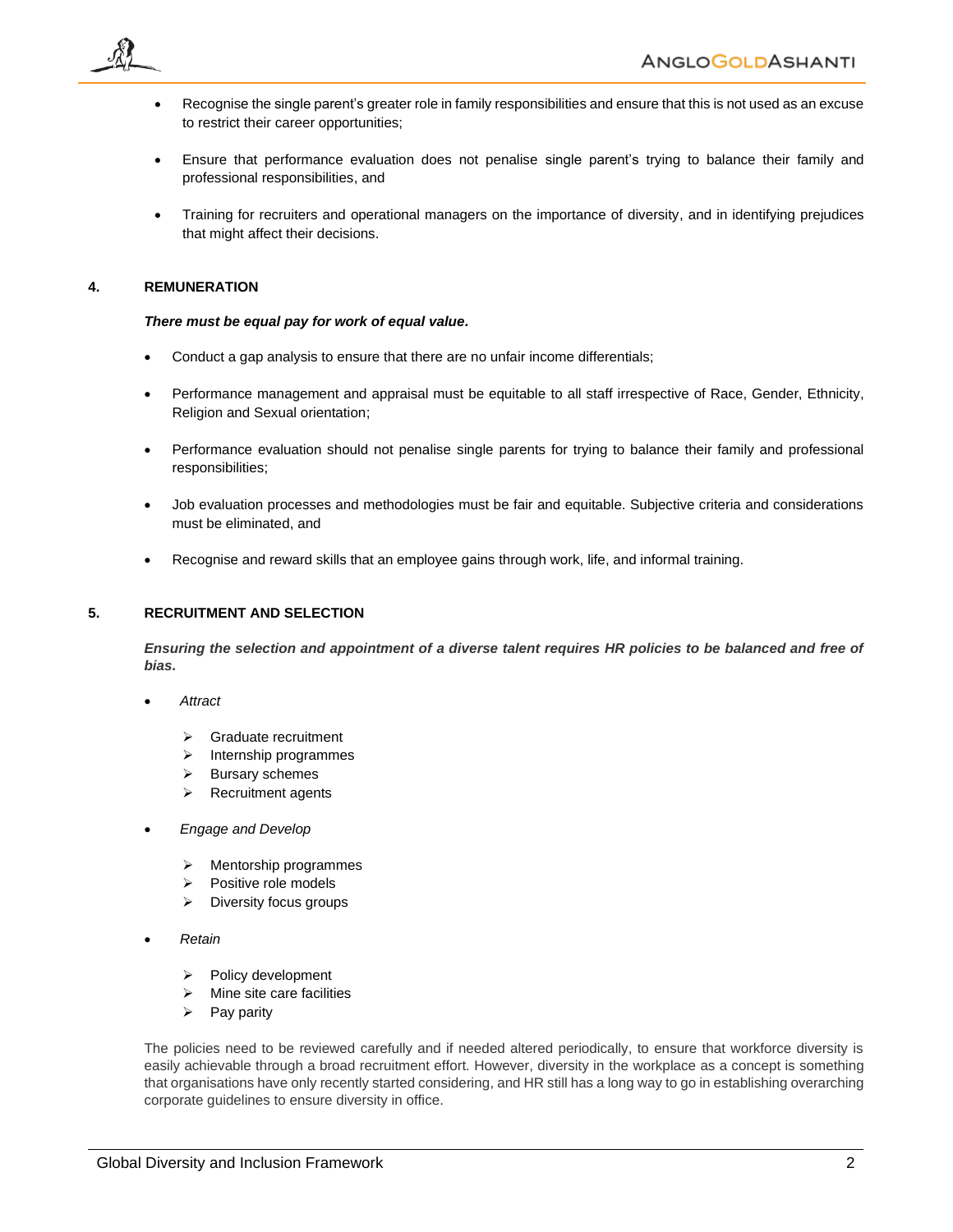

## **6. TRAINING AND DEVELOPMENT**

#### *Coaching, mentoring and networking can be useful support programmes.*

- Ensure that opportunities for development and empowerment are created and awarded to all staff;
- Increase training expenditure for all staff across all organisational levels where they are under-represented;
- Train all staff for jobs that have traditionally excluded that segment of the population, e.g. technical fields;
- Increase expenditure on basic literacy training;
- Where staff have not had the same access to formal training, there is a need to look at other skills that a diverse workforce brings to the workplace;
- Ensure that training times, facilities, and opportunities are appropriate;
- Formal sponsorship programmes to ensure professional development.

## **7. WORKING CONDITIONS**

#### *As the staff working in mining disciplines continues to become diverse, the company needs to change the culture on the mine to make it conducive for all staff.*

- Ensure that the health and physical fitness tests for employment do not inadvertently exclude some staff from work opportunities, e.g. underground heat tolerance tests;
- Supply specially designed Personal Protective Clothing (PPC) for all staff, where applicable;
- Accessible ablution facilities, where applicable;
- Ensure policies on pregnancy, adoption and childcare are in place giving parents appropriate parental leave within the regional legislative confines;
- Where possible, have child and dependent care facilities, and
- Work life balance and flexible shift arrangements.

#### **8. ORGANISATIONAL CULTURE AND MANGEMENT STYLE**

## *Diversity should include a 'cultural change' dimension beyond 'number crunching' to changing norms and practice.*

- Ensure that diversity issues are covered in the leadership practices and development programmes;
- All senior management need to have diversity and inclusion and equity incorporated into their KPI's;
- Implement diversity sensitivity and awareness workshops for all in the organisation from the mine site to senior management;
- Allocate sufficient time and resources to communicate and educate the organisation about the diverse work force, and